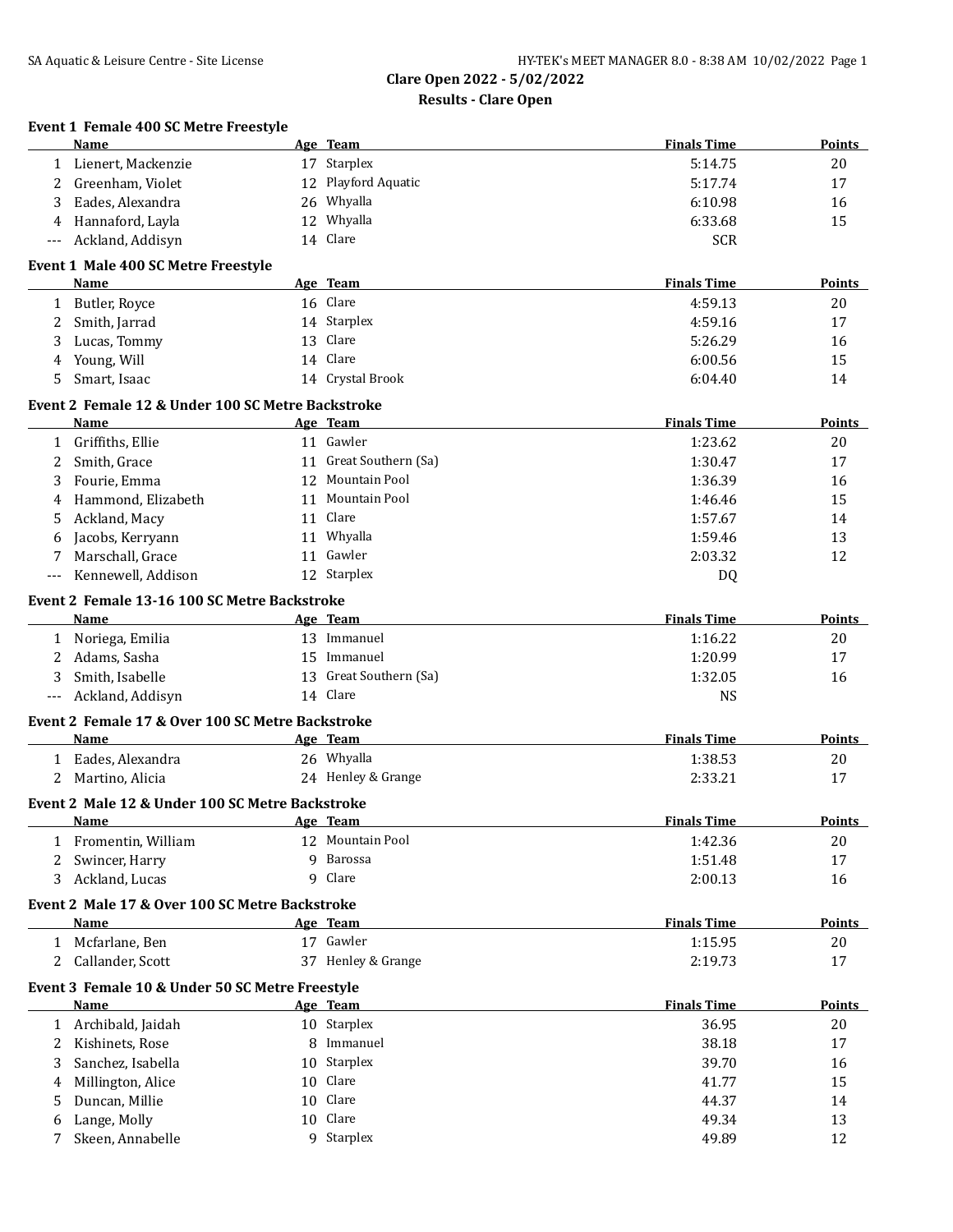### **Results - Clare Open**

### **(Event 3 Female 10 & Under 50 SC Metre Freestyle)**

|    | Name            |   | Age Team | <b>Finals Time</b> | <b>Points</b> |
|----|-----------------|---|----------|--------------------|---------------|
| 8  | Acton, Elise    | q | Whyalla  | 50.90              | 11            |
| 9  | Honan, Lucy     |   | 9 Clare  | 51.45              | q             |
| 10 | Chapman, Tess   |   | 9 Clare  | 51.72              | 7             |
| 11 | Wehr, Ella      |   | 9 Clare  | 57.64              | 6             |
| 12 | Wood, Madison   |   | 10 Clare | 58.59              | 5             |
| 13 | Ottens, Clara   |   | 8 Clare  | 1:02.85            | 4             |
| 14 | Mcfarlane, Rubi |   | 8 Gawler | 1:15.00            | 3             |

### **Event 3 Male 10 & Under 50 SC Metre Freestyle**

|    | <b>Name</b>     | Age Team    | <b>Finals Time</b> | <b>Points</b> |
|----|-----------------|-------------|--------------------|---------------|
|    | Stubbings, Ewan | 10 Starplex | 34.18              | 20            |
| 2  | Tucker, Jacob   | 9 Immanuel  | 34.22              | 17            |
| 3. | Herrmann, Quade | 10 Gawler   | 39.74              | 16            |
| 4  | Wright, Xavier  | 10 Whyalla  | 41.05              | 15            |
| 5. | Barnes, Edward  | 10 Barossa  | 42.23              | 14            |
| 6  | Ackland, Lucas  | 9 Clare     | 44.72              | 13            |
|    | Swincer, Harry  | 9 Barossa   | 46.12              | 12            |
| 8  | Wilson, Archer  | 9 Gawler    | 46.74              | 11            |
| 9  | Jacobs, Elias   | 8 Whyalla   | 54.76              | 9             |
| 10 | Wilson, Elliot  | 7 Gawler    | 55.05              | 7             |
| 11 | Cadzow, Jack    | 8 Jamestown | 55.08              | 6             |
| 12 | Schutz, Liam    | 10 Clare    | 56.81              | 5             |

### **Event 4 Female 11-12 50 SC Metre Freestyle**

|       | Name               | Age | <b>Team</b>          | <b>Finals Time</b> | <b>Points</b>  |
|-------|--------------------|-----|----------------------|--------------------|----------------|
| 1     | Sanchez, Madison   | 12  | Starplex             | 32.13              | 20             |
| 2     | Griffiths, Ellie   | 11  | Gawler               | 33.19              | 17             |
| 3     | Greenham, Violet   | 12  | Playford Aquatic     | 33.34              | 16             |
| 4     | Stockman, Sophie   | 12  | Clare                | 33.82              | 15             |
| 5     | Roberts, Chelsy    | 12  | Kent Town            | 35.15              | 14             |
| 6     | Smith, Grace       | 11  | Great Southern (Sa)  | 36.35              | 13             |
|       | Kennewell, Addison | 12  | Starplex             | 36.63              | 12             |
| 8     | Cadzow, Georgia    | 11  | Jamestown            | 37.26              | 11             |
| 9     | Hannaford, Layla   | 12  | Whyalla              | 37.30              | 9              |
| $*10$ | Hope, Amelie       | 11  | <b>Mountain Pool</b> | 37.31              | 6.50           |
| $*10$ | Marschall, Ruby    | 12  | Gawler               | 37.31              | 6.50           |
| 12    | Skeen, Sophie      | 11  | Starplex             | 37.59              | 5              |
| 13    | Walsh, Emily       | 11  | Mountain Pool        | 39.94              | 4              |
| 14    | Wood, Charlotte    | 11  | Clare                | 41.00              | 3              |
| 15    | Ackland, Macy      | 11  | Clare                | 41.25              | $\overline{c}$ |
| 16    | Hammond, Elizabeth | 11  | Mountain Pool        | 41.39              | $\mathbf{1}$   |
| 17    | Wehr, Maddison     | 11  | Clare                | 42.26              |                |
| 18    | Newman, Alicia     | 11  | Mountain Pool        | 43.31              |                |
| 19    | Jacobs, Kerryann   | 11  | Whyalla              | 48.18              |                |
| 20    | Sangster, Georgina | 11  | Jamestown            | 50.18              |                |
| 21    | Marschall, Grace   | 11  | Gawler               | 51.34              |                |
| 22    | Lucas, Skye        | 11  | Gawler               | 53.84              |                |
| $---$ | Coles, Ella        | 11  | Clare                | <b>DQ</b>          |                |

### **Event 4 Female 13-14 50 SC Metre Freestyle**

| Name                  |     | <b>Finals Time</b>                                                                               | <b>Points</b> |
|-----------------------|-----|--------------------------------------------------------------------------------------------------|---------------|
| Noriega, Emilia       |     | 29.71                                                                                            | 20            |
| 2 Kishinets, Isabella | 13. | 30.93                                                                                            | 17            |
| Dowler, Isabella      |     | 31.31                                                                                            | 16            |
| 4 Smith, Isabelle     |     | 33.80                                                                                            | 15            |
| Newman, Ella          | 14  | 33.87                                                                                            | 14            |
|                       |     | Age Team<br>Immanuel<br>13<br>Immanuel<br>13 Starplex<br>13 Great Southern (Sa)<br>Mountain Pool |               |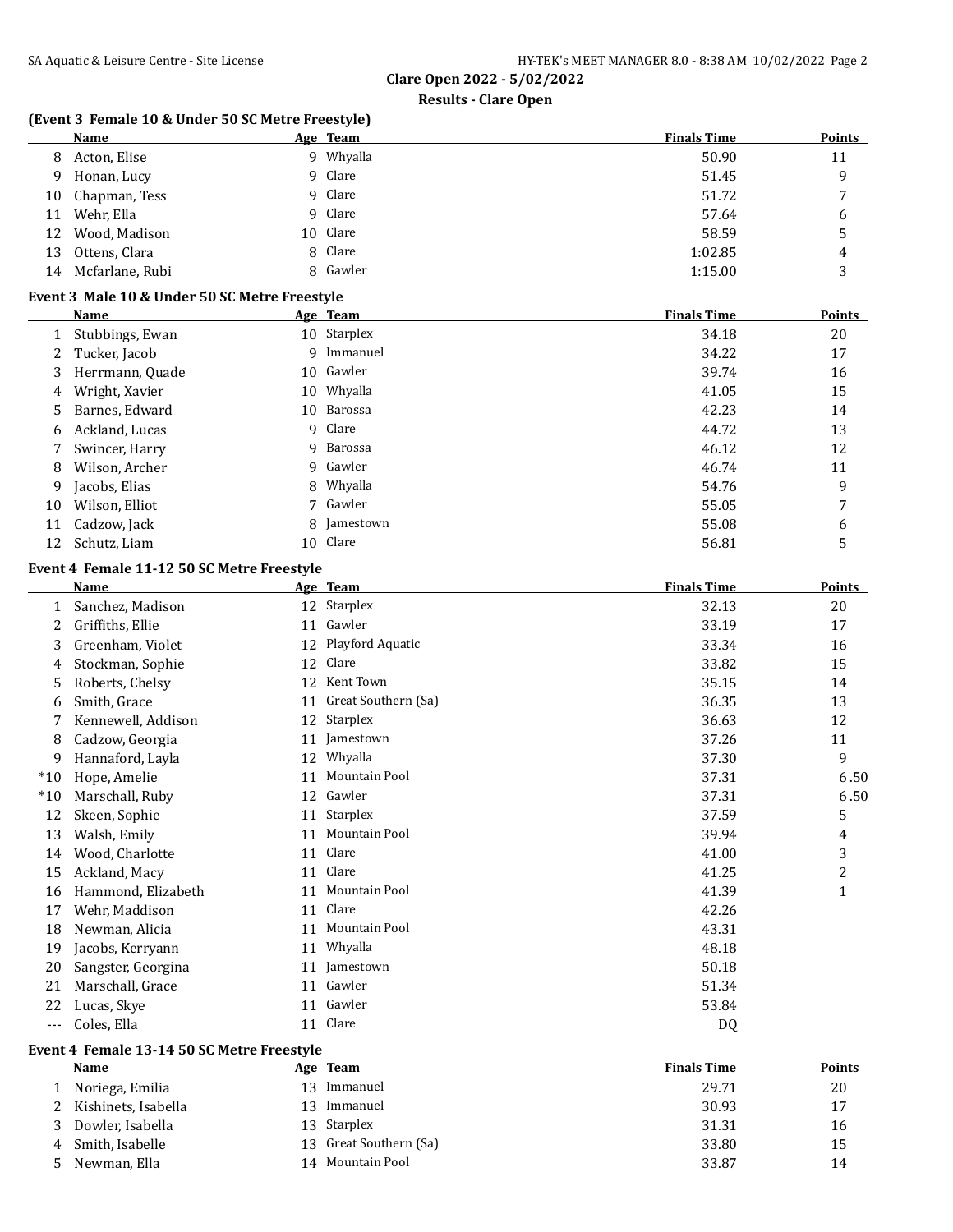### **Results - Clare Open**

## **(Event 4 Female 13-14 50 SC Metre Freestyle)**

|    | Name                 | Age Team           | <b>Finals Time</b> | <b>Points</b> |
|----|----------------------|--------------------|--------------------|---------------|
| 6  | Giles, Dakota        | 13 Clare           | 34.99              | 13            |
|    | 7 Giles, Tatum       | 13 Clare           | 35.86              | 12            |
| 8  | Lucas, Hannah        | 14 Gawler          | 37.48              | 11            |
|    | 9 Murray, Charlotte  | 13 Clare           | 42.75              | 9             |
| 10 | Brooks, Tamika       | 13 Henley & Grange | 46.47              |               |
|    | --- Smith, Keeley    | 14 Murray Bridge   | <b>NS</b>          |               |
|    | --- Ackland, Addisyn | 14 Clare           | <b>NS</b>          |               |
|    | --- Sangster, Nicole | 13 Jamestown       | <b>NS</b>          |               |

#### **Event 4 Female 15-16 50 SC Metre Freestyle**

|     | Name              | Age Team            | <b>Finals Time</b> | <b>Points</b> |
|-----|-------------------|---------------------|--------------------|---------------|
|     | Reimann, Phoebe   | 15 Starplex         | 29.11              | 20            |
| 2   | Adams, Sasha      | 15 Immanuel         | 30.57              | 17            |
| 3   | Roberts, Amelia   | 15 Clare            | 30.63              | 16            |
| 4   | Gorman, Gabrielle | 16 Starplex         | 30.90              | 15            |
| 5.  | Venning, Abigael  | 16 Clovercrest      | 31.28              | 14            |
| 6   | Chapman, Jade     | 15 Clare            | 31.46              | 13            |
|     | Jaeschke, Lara    | 15 Clare            | 31.83              | 12            |
| 8   | Hammond, Chloe    | 15 Whyalla          | 32.23              | 11            |
| 9   | Below, Jade       | 16 Playford Aquatic | 33.66              | 9             |
| 10  | Griffiths, Reese  | 15 Gawler           | 39.93              | 7             |
| 11  | Murray, Ella      | 16 Clare            | 43.55              | 6             |
| 12  | Herrmann, Jorja   | 16 Gawler           | 43.94              | 5             |
| --- | Young, Macy       | 16 Clare            | NS                 |               |

### **Event 4 Female 17-29 50 SC Metre Freestyle**

| <b>Name</b>      | Age Team           | <b>Finals Time</b> | Points |
|------------------|--------------------|--------------------|--------|
| Smart. Chloe     | 22 Crystal Brook   | 32.40              | 20     |
| Eades, Alexandra | 26 Whyalla         | 39.72              | 17     |
| Martino, Alicia  | 24 Henley & Grange | 57.24              | 16     |

### **Event 4 Male 11-12 50 SC Metre Freestyle**

|    | <b>Name</b>          |    | Age Team           | <b>Finals Time</b> | <b>Points</b> |
|----|----------------------|----|--------------------|--------------------|---------------|
|    | 1 Adcock, Lincoln    |    | 11 Henley & Grange | 36.38              | 20            |
|    | 2 Millington, Rupert |    | 12 Clare           | 36.77              | 17            |
|    | 3 Henke, Rylan       | 11 | Onkaparinga        | 37.20              | 16            |
|    | 4 Newman, Cooper     | 11 | Mountain Pool      | 39.55              | 15            |
|    | 5 Swincer, Sam       |    | 12 Barossa         | 40.40              | 14            |
|    | 6 Fromentin, William |    | 12 Mountain Pool   | 41.10              | 13            |
|    | Rowland, Harry       |    | 12 Starplex        | 42.80              | 12            |
| 8  | Bennett, Matthew     |    | 12 Clare           | 43.91              | 11            |
| 9  | Hammond, Jack        | 11 | Whyalla            | 44.79              | 9             |
| 10 | Marsh, Samuel        |    | Mountain Pool      | 47.96              |               |

### **Event 4 Male 13-14 50 SC Metre Freestyle**

|       | Name                |    | Age Team         | <b>Finals Time</b> | <b>Points</b> |
|-------|---------------------|----|------------------|--------------------|---------------|
|       | Stubbings, Harrison |    | 14 Starplex      | 28.30              | 20            |
|       | Collings, Kieran    |    | 14 Marion        | 29.59              | 17            |
| 3     | Young, Will         |    | 14 Clare         | 29.95              | 16            |
| 4     | Kouchinsky, Eugene  |    | 14 Norwood       | 31.28              | 15            |
| 5.    | Owuor, Keita        |    | 14 Marion        | 31.35              | 14            |
| 6     | Lucas, Tommy        |    | 13 Clare         | 31.41              | 13            |
|       | Smart, Isaac        |    | 14 Crystal Brook | 32.44              | 12            |
| 8     | De Hoogd, Solomon   |    | 14 Starplex      | 33.28              | 11            |
| 9     | Walsh, Beau         | 13 | Mountain Pool    | 34.44              | 9             |
| $---$ | Lehmann, Samuel     |    | 14 Clare         | NS                 |               |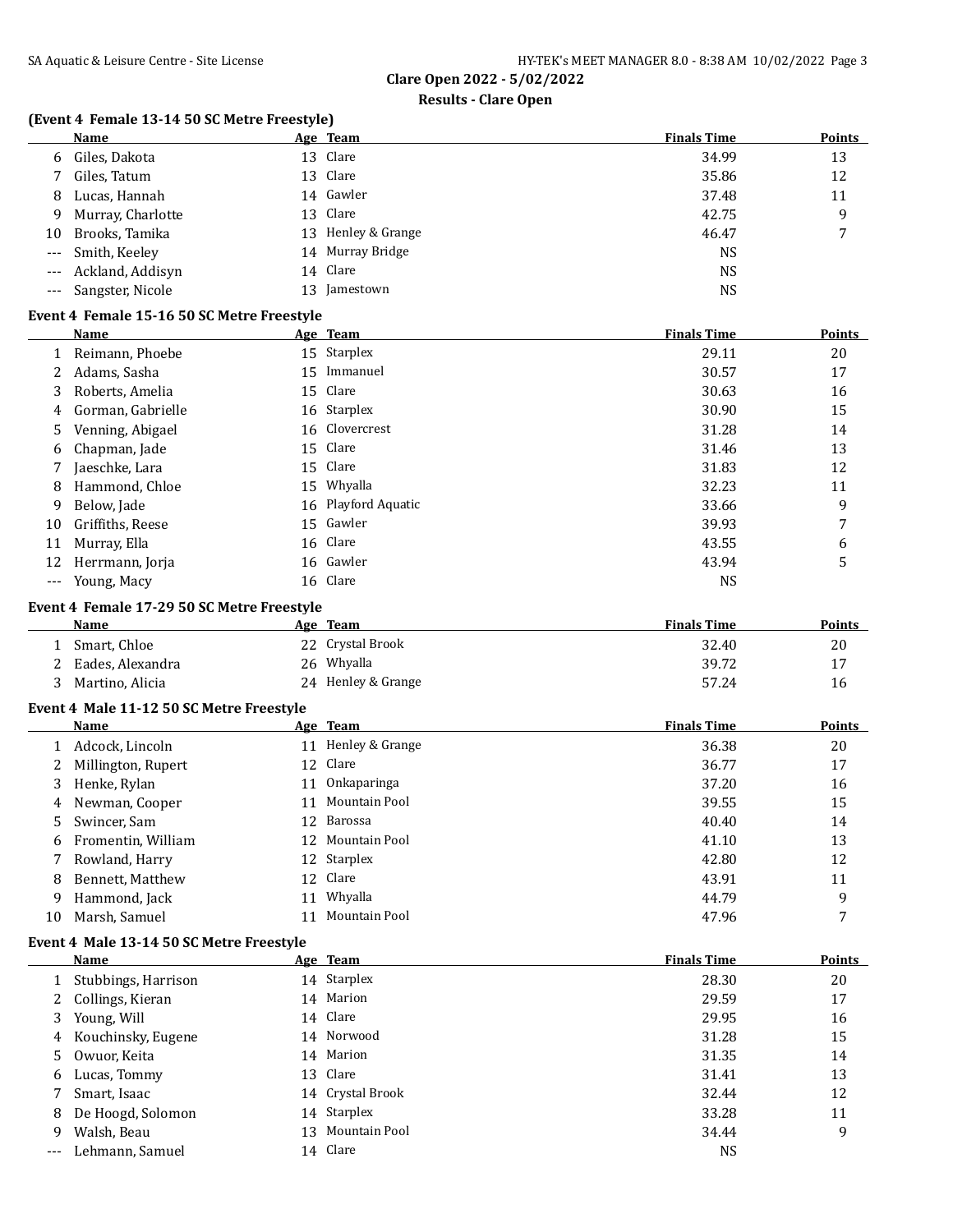|   | Event 4 Male 15-16 50 SC Metre Freestyle<br>Name     | Age Team                | <b>Finals Time</b> | <b>Points</b> |
|---|------------------------------------------------------|-------------------------|--------------------|---------------|
|   | 1 Lucas, Lachlan                                     | 15 Clare                | 27.02              | 20            |
| 2 | Poole, Isaac                                         | 15 Starplex             | 27.38              | 17            |
| 3 | Smart, Max                                           | 16 Crystal Brook        | 28.08              | 16            |
|   | Event 4 Male 17-29 50 SC Metre Freestyle             |                         |                    |               |
|   | Name                                                 | Age Team                | <b>Finals Time</b> | <b>Points</b> |
|   | 1 Weatherley, Joshua                                 | 21 Clare                | 26.76              | 20            |
| 2 | Mcfarlane, Ben                                       | 17 Gawler               | 26.91              | 17            |
| 3 | Bettens, Todd                                        | 27 Henley & Grange      | 50.57              | 16            |
|   | Event 5 Female 30 & Over 50 SC Metre Freestyle       |                         |                    |               |
|   | Name                                                 | Age Team                | <b>Finals Time</b> | <b>Points</b> |
|   | 1 Brooks, Melanie                                    | 38 Henley & Grange      | 37.49              | 20            |
| 2 | Gobbett, Danah                                       | 32 Henley & Grange      | 53.43              | 17            |
| 3 | Sangster, Emma                                       | 42 Jamestown            | 55.81              | 16            |
| 4 | Rosser, Janine                                       | 48 Henley & Grange      | 1:10.38            | 15            |
|   | Event 5 Male 30 & Over 50 SC Metre Freestyle         |                         |                    |               |
|   | Name                                                 | Age Team                | <b>Finals Time</b> | Points        |
|   | 1 Bettens, Bradley                                   | 30 Henley & Grange      | 32.62              | 20            |
| 2 | Acton, Adam                                          | 41 Whyalla              | 33.83              | 17            |
| 3 | Adamson, John                                        | 40 Henley & Grange      | 43.80              | 16            |
| 4 | Langford, Adrian                                     | 32 Henley & Grange      | 48.29              | 15            |
| 5 | Callander, Scott                                     | 37 Henley & Grange      | 59.03              | 14            |
|   | Event 6 Female 200 SC Metre IM                       | Age Team                | <b>Finals Time</b> | <b>Points</b> |
|   | Name                                                 | 13 Immanuel             |                    |               |
|   | 1 Noriega, Emilia                                    | 22 Crystal Brook        | 2:49.86            | 20<br>17      |
| 2 | Smart, Chloe                                         | 15 Clare                | 3:08.15            |               |
| 3 | Roberts, Amelia<br>Newman, Ella                      | 14 Mountain Pool        | 3:14.59            | 16            |
| 4 | Kennewell, Addison                                   |                         | 3:17.65            | 15            |
| 5 |                                                      | 12 Starplex<br>14 Clare | 3:17.66            | 14            |
| 6 | Ackland, Addisyn                                     | 11 Mountain Pool        | 3:18.00            | 13            |
| 7 | Hope, Amelie<br>Hammond, Chloe                       | 15 Whyalla              | 3:33.04            | 12            |
|   |                                                      | 12 Gawler               | DQ                 |               |
|   | Marschall, Ruby                                      | 11 Great Southern (Sa)  | DQ                 |               |
|   | Smith, Grace                                         | 26 Gawler               | DQ<br><b>NS</b>    |               |
|   | Nicolai, Tryphena                                    |                         |                    |               |
|   | Event 6 Male 200 SC Metre IM<br>Name                 | Age Team                | <b>Finals Time</b> | <b>Points</b> |
|   | 1 Lucas, Lachlan                                     | 15 Clare                | 2:34.36            | 20            |
|   | 2 Stubbings, Harrison                                | 14 Starplex             | 2:34.63            | 17            |
| 3 | Collings, Kieran                                     | 14 Marion               | 2:39.61            | 16            |
| 4 | Butler, Royce                                        | 16 Clare                | 2:51.41            | 15            |
| 5 | Lucas, Tommy                                         | 13 Clare                | 2:52.55            | 14            |
| 6 | Young, Will                                          | 14 Clare                | 3:04.85            | 13            |
|   | Event 7 Mixed 100 SC Metre Relay Freestyle Relay HCP |                         |                    |               |
|   | <b>Team</b>                                          | Relay                   | <b>Finals Time</b> | <b>Points</b> |
|   | 1 Henley & Grange                                    | A                       | J1:17.79           |               |
| 2 | Immanuel                                             | A                       | J1:02.96           |               |
| 3 | Crystal Brook                                        | A                       | J1:37.84           |               |
| 4 | Clare                                                | D                       | J1:13.40           |               |
| 5 | Gawler                                               | A                       | J1:16.46           |               |
| 6 | Clare                                                | G                       | 1:24.06            |               |
| 7 | Whyalla                                              | B                       | J1:18.91           |               |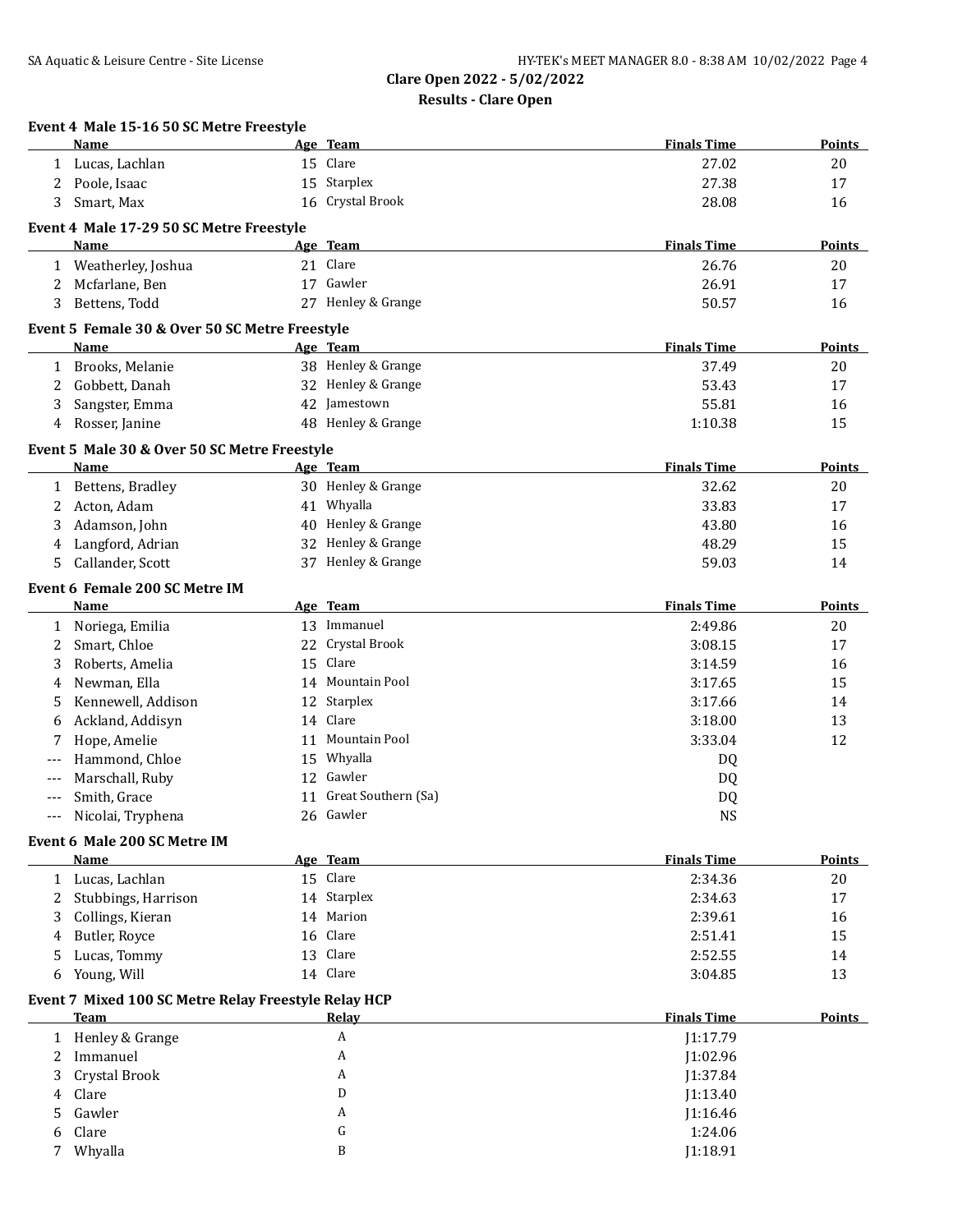### **Results - Clare Open**

### **(Event 7 Mixed 100 SC Metre Relay Freestyle Relay HCP)**

| <b>Team</b> | Relay | <b>Finals Time</b> | <b>Points</b> |
|-------------|-------|--------------------|---------------|
| --- Clare   | B     | DQ                 |               |
| --- Clare   |       | <b>SCR</b>         |               |
| --- Whyalla | A     | <b>SCR</b>         |               |
| --- Clare   | A     | <b>SCR</b>         |               |
| --- Clare   | ◡     | <b>SCR</b>         |               |
| --- Clare   | E     | <b>SCR</b>         |               |

### **Event 8 Female 10 & Under 50 SC Metre Backstroke**

|   | Name                | Age Team    | <b>Finals Time</b> | Points |
|---|---------------------|-------------|--------------------|--------|
|   | Kishinets, Rose     | 8 Immanuel  | 44.99              | 20     |
|   | 2 Archibald, Jaidah | 10 Starplex | 46.70              | 17     |
| 3 | Sanchez, Isabella   | 10 Starplex | 49.05              | 16     |
| 4 | Duncan, Millie      | 10 Clare    | 56.02              | 15     |
|   | 5 Skeen, Annabelle  | 9 Starplex  | 59.63              | 14     |
| 6 | Acton, Elise        | 9 Whyalla   | 1:02.23            | 13     |
|   | Ottens, Clara       | 8 Clare     | 1:10.25            | 12     |
| 8 | Lange, Molly        | 10 Clare    | 1:11.93            | 11     |
| 9 | Wehr, Ella          | 9 Clare     | 1:21.42            | 9      |

### **Event 8 Male 10 & Under 50 SC Metre Backstroke**

|       | Name             |   | Age Team    | <b>Finals Time</b> | <b>Points</b> |
|-------|------------------|---|-------------|--------------------|---------------|
|       | Stubbings, Ewan  |   | 10 Starplex | 42.76              | 20            |
|       | 2 Tucker, Jacob  | 9 | Immanuel    | 44.54              | 17            |
| 3     | Herrmann, Quade  |   | 10 Gawler   | 48.60              | 16            |
| 4     | Barnes, Edward   |   | 10 Barossa  | 49.04              | 15            |
|       | 5 Swincer, Harry |   | 9 Barossa   | 51.97              | 14            |
| 6     | Ackland, Lucas   |   | 9 Clare     | 54.50              | 13            |
|       | Wright, Xavier   |   | 10 Whyalla  | 58.83              | 12            |
| 8     | Jacobs, Elias    |   | 8 Whyalla   | 1:07.28            | 11            |
| 9     | Wilson, Elliot   |   | 7 Gawler    | 1:09.59            | 9             |
| 10    | Schutz, Liam     |   | 10 Clare    | 1:10.29            | 7             |
| $---$ | Wilson, Archer   |   | 9 Gawler    | <b>NS</b>          |               |

### **Event 9 Female 11-12 50 SC Metre Backstroke**

|       | Name               |    | Age Team            | <b>Finals Time</b> | <b>Points</b> |
|-------|--------------------|----|---------------------|--------------------|---------------|
| 1     | Griffiths, Ellie   |    | 11 Gawler           | 37.60              | 20            |
|       | Greenham, Violet   | 12 | Playford Aquatic    | 41.03              | 17            |
| 3     | Fourie, Emma       | 12 | Mountain Pool       | 42.61              | 16            |
| 4     | Stockman, Sophie   | 12 | Clare               | 43.93              | 15            |
| 5     | Cadzow, Georgia    | 11 | Jamestown           | 44.02              | 14            |
| 6     | Smith, Grace       | 11 | Great Southern (Sa) | 44.78              | 13            |
|       | Roberts, Chelsy    | 12 | Kent Town           | 46.69              | 12            |
| 8     | Hannaford, Layla   | 12 | Whyalla             | 47.25              | 11            |
| 9     | Hammond, Elizabeth | 11 | Mountain Pool       | 48.58              | 9             |
| 10    | Walsh, Emily       | 11 | Mountain Pool       | 49.58              | 7             |
| 11    | Hope, Amelie       | 11 | Mountain Pool       | 49.77              | 6             |
| 12    | Newman, Alicia     | 11 | Mountain Pool       | 52.47              | 5             |
| 13    | Lucas, Skye        | 11 | Gawler              | 55.41              | 4             |
| 14    | Jacobs, Kerryann   | 11 | Whyalla             | 56.19              | 3             |
| 15    | Wehr, Maddison     | 11 | Clare               | 56.21              | 2             |
| 16    | Marschall, Grace   | 11 | Gawler              | 1:00.22            | 1             |
| 17    | Coles, Ella        | 11 | Clare               | 1:00.84            |               |
| 18    | Sangster, Georgina | 11 | Jamestown           | 1:03.20            |               |
| $---$ | Ackland, Macy      | 11 | Clare               | DQ                 |               |
|       | Wood, Charlotte    | 11 | Clare               | DQ                 |               |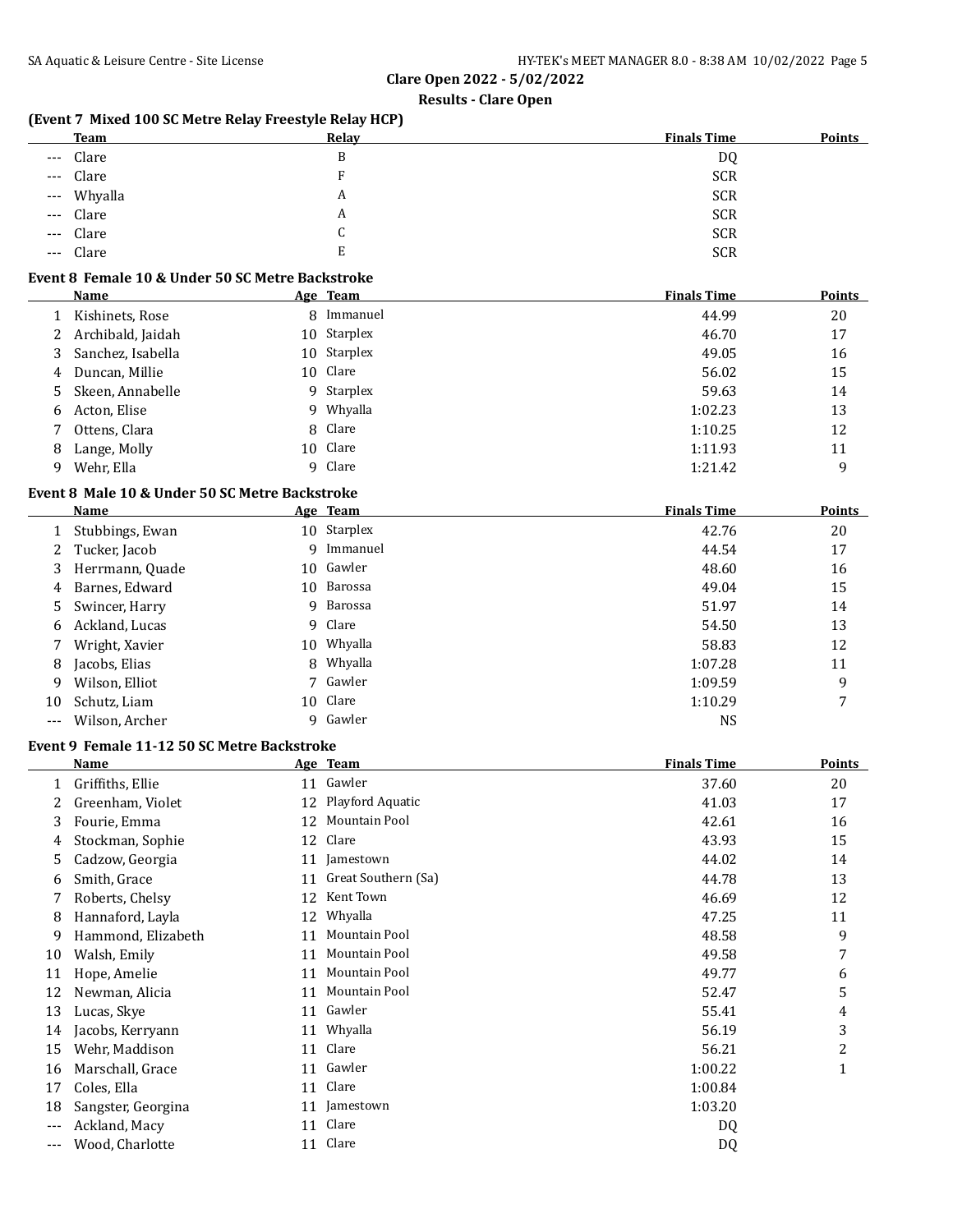### **Results - Clare Open**

# **Event 9 Female 13-14 50 SC Metre Backstroke**

|        | Name                                                |    | Age Team            | <b>Finals Time</b> | <b>Points</b> |
|--------|-----------------------------------------------------|----|---------------------|--------------------|---------------|
| 1      | Noriega, Emilia                                     |    | 13 Immanuel         | 34.85              | 20            |
| 2      | Kishinets, Isabella                                 |    | 13 Immanuel         | 36.35              | 17            |
| 3      | Dowler, Isabella                                    |    | 13 Starplex         | 38.82              | 16            |
| 4      | Smith, Isabelle                                     | 13 | Great Southern (Sa) | 41.72              | 15            |
| 5      | Giles, Dakota                                       | 13 | Clare               | 43.76              | 14            |
| 6      | Ackland, Addisyn                                    |    | 14 Clare            | 44.85              | 13            |
| 7      | Lucas, Hannah                                       |    | 14 Gawler           | 47.61              | 12            |
| 8      | Murray, Charlotte                                   | 13 | Clare               | 52.93              | 11            |
| 9      | Brooks, Tamika                                      |    | 13 Henley & Grange  | 55.15              | 9             |
| $---$  | Newman, Ella                                        | 14 | Mountain Pool       | DQ                 |               |
| $---$  | Sangster, Nicole                                    |    | 13 Jamestown        | <b>NS</b>          |               |
| $---$  | Smith, Keeley                                       |    | 14 Murray Bridge    | <b>NS</b>          |               |
|        | Event 9 Female 15-16 50 SC Metre Backstroke         |    |                     |                    |               |
|        | <b>Name</b>                                         |    | Age Team            | <b>Finals Time</b> | <b>Points</b> |
| 1      | Adams, Sasha                                        |    | 15 Immanuel         | 36.29              | 20            |
| 2      | Venning, Abigael                                    | 16 | Clovercrest         | 37.01              | 17            |
| 3      | Roberts, Amelia                                     | 15 | Clare               | 38.87              | 16            |
| 4      | Chapman, Jade                                       | 15 | Clare               | 40.22              | 15            |
| 5      | Hammond, Chloe                                      | 15 | Whyalla             | 40.63              | 14            |
| 6      | Griffiths, Reese                                    |    | 15 Gawler           | 46.74              | 13            |
|        |                                                     |    |                     |                    |               |
|        | Event 9 Female 17-29 50 SC Metre Backstroke<br>Name |    | Age Team            | <b>Finals Time</b> | <b>Points</b> |
|        | Eades, Alexandra                                    |    | 26 Whyalla          | 45.17              | 20            |
| 1<br>2 |                                                     |    | 24 Henley & Grange  | 1:14.08            | 17            |
|        | Martino, Alicia<br>Lienert, Mackenzie               |    | 17 Starplex         |                    |               |
| $---$  |                                                     |    |                     | DQ                 |               |
|        | Event 9 Male 11-12 50 SC Metre Backstroke           |    |                     |                    |               |
|        | Name                                                |    | Age Team            | <b>Finals Time</b> | <b>Points</b> |
|        | 1 Swincer, Sam                                      |    | 12 Barossa          | 46.95              | 20            |
| 2      | Fromentin, William                                  |    | 12 Mountain Pool    | 48.24              | 17            |
| 3      | Adcock, Lincoln                                     |    | 11 Henley & Grange  | 49.70              | 16            |
| 4      | Henke, Rylan                                        | 11 | Onkaparinga         | 52.17              | 15            |
| $---$  | Rowland, Harry                                      |    | 12 Starplex         | DQ                 |               |
|        | Event 9 Male 13-14 50 SC Metre Backstroke           |    |                     |                    |               |
|        | Name                                                |    | Age Team            | <b>Finals Time</b> | <b>Points</b> |
| T      | Smith, Jarrad                                       |    | 14 Starplex         | 37.02              | 20            |
| 2      | Young, Will                                         |    | 14 Clare            | 39.05              | 17            |
| 3      | Walsh, Beau                                         |    | 13 Mountain Pool    | 40.12              | 16            |
| 4      | Lucas, Tommy                                        |    | 13 Clare            | 40.37              | 15            |
| 5      | De Hoogd, Solomon                                   |    | 14 Starplex         | 46.49              | 14            |
|        | Event 9 Male 15-16 50 SC Metre Backstroke           |    |                     |                    |               |
|        | Name                                                |    | Age Team            | <b>Finals Time</b> | <b>Points</b> |
| 1      | Lucas, Lachlan                                      |    | 15 Clare            | 32.47              | 20            |
| 2      | Poole, Isaac                                        |    | 15 Starplex         | 34.94              | 17            |
| 3      | Smart, Max                                          |    | 16 Crystal Brook    | 35.20              | 16            |
|        | Event 9 Male 17-29 50 SC Metre Backstroke           |    |                     |                    |               |
|        | Name                                                |    | Age Team            | <b>Finals Time</b> | <b>Points</b> |
| 1      | Weatherley, Joshua                                  |    | 21 Clare            | 30.94              | 20            |
| 2      | Mcfarlane, Ben                                      |    | 17 Gawler           | 32.95              | 17            |
| 3      | Bettens, Todd                                       |    | 27 Henley & Grange  | 1:17.93            | 16            |
|        |                                                     |    |                     |                    |               |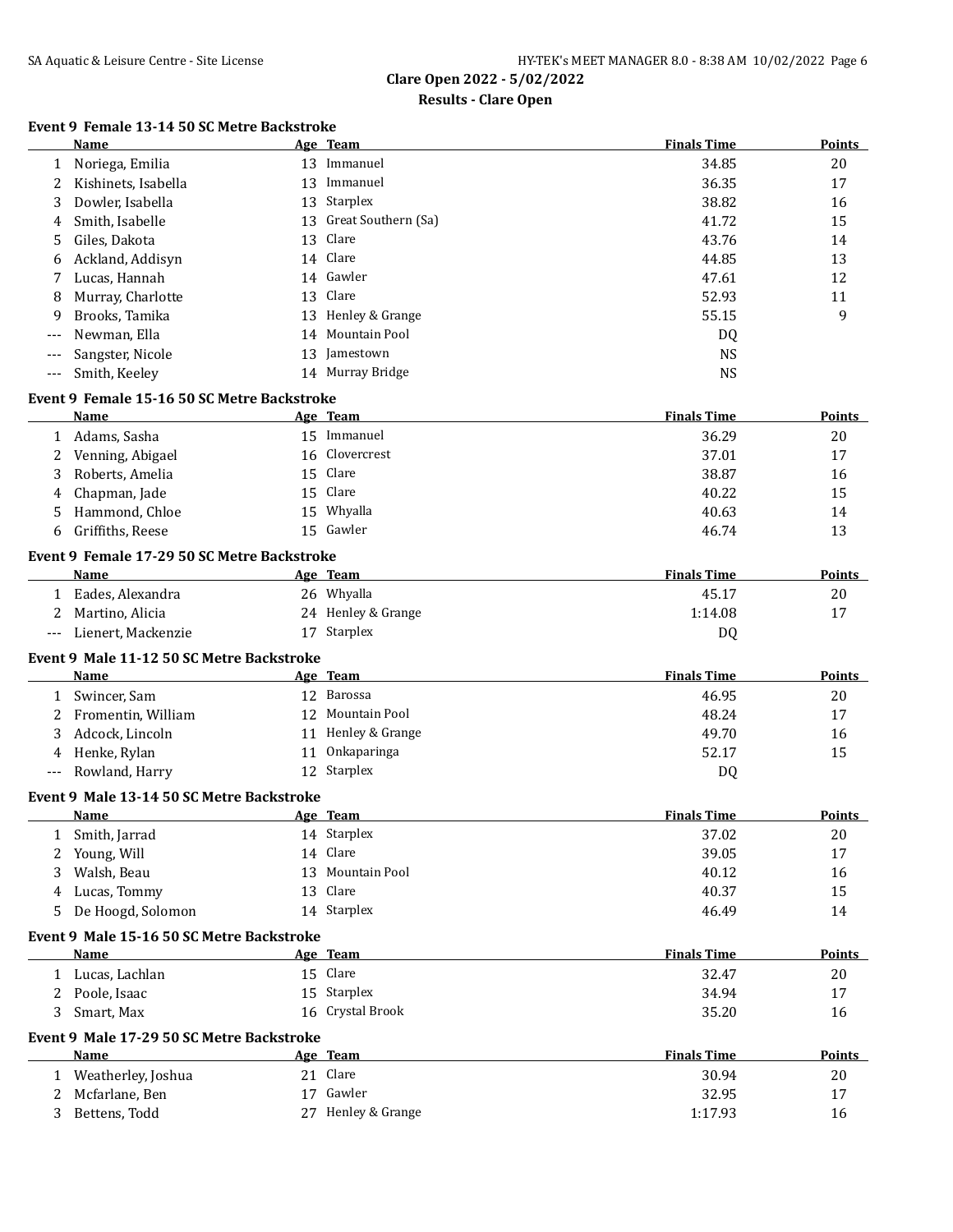|     | Event 10 Female 30 & Over 50 SC Metre Backstroke<br>Name |    | Age Team               | <b>Finals Time</b> | Points        |
|-----|----------------------------------------------------------|----|------------------------|--------------------|---------------|
| 1   | Brooks, Melanie                                          |    | 38 Henley & Grange     | 46.44              | 20            |
| 2   | Gobbett, Danah                                           |    | 32 Henley & Grange     | 1:08.77            | 17            |
| 3   | Sangster, Emma                                           |    | 42 Jamestown           | 1:13.32            | 16            |
| 4   | Rosser, Janine                                           |    | 48 Henley & Grange     | 1:17.48            | 15            |
|     | Event 10 Male 30 & Over 50 SC Metre Backstroke           |    |                        |                    |               |
|     | Name                                                     |    | Age Team               | <b>Finals Time</b> | <b>Points</b> |
| 1   | Bettens, Bradley                                         |    | 30 Henley & Grange     | 39.06              | 20            |
| 2   | Acton, Adam                                              |    | 41 Whyalla             | 42.77              | 17            |
| 3   | Adamson, John                                            |    | 40 Henley & Grange     | 47.14              | 16            |
| 4   | Langford, Adrian                                         |    | 32 Henley & Grange     | 53.89              | 15            |
| 5   | Callander, Scott                                         |    | 37 Henley & Grange     | 1:05.17            | 14            |
|     | Event 11 Mixed 12 & Under 50 SC Metre Freestyle HCP      |    |                        |                    |               |
|     | Name                                                     |    | Age Team               | <b>Finals Time</b> | Points        |
|     | 1 Newman, Cooper                                         |    | 11 Mountain Pool       | 39.66              |               |
| 2   | Hammond, Jack                                            |    | 11 Whyalla             | J43.79             |               |
| 3   | Kishinets, Rose                                          | 8  | Immanuel               | J39.80             |               |
| 4   | Duncan, Millie                                           |    | 10 Clare               | 46.26              |               |
| 5   | Ackland, Lucas                                           | 9  | Clare                  | 46.34              |               |
| --- | Archibald, Jaidah                                        |    | 10 Starplex            | DQ                 |               |
|     | Event 12 Mixed 13 & Over 50 SC Metre Freestyle HCP       |    |                        |                    |               |
|     | Name                                                     |    | Age Team               | <b>Finals Time</b> | Points        |
| 1   | Gobbett, Danah                                           |    | 32 Henley & Grange     | J55.02             |               |
| 2   | Giles, Tatum                                             |    | 13 Clare               | 38.17              |               |
| 3   | Young, Will                                              |    | 14 Clare               | J31.62             |               |
| 4   | Murray, Ella                                             |    | 16 Clare               | J46.73             |               |
| 5   | Bettens, Todd                                            |    | 27 Henley & Grange     | J54.46             |               |
| --- | Roberts, Amelia                                          |    | 15 Clare               | DQ                 |               |
|     | Event 13 Female 12 & Under 100 SC Metre Butterfly        |    |                        |                    |               |
|     | Name                                                     |    | Age Team               | <b>Finals Time</b> | <b>Points</b> |
|     | 1 Sanchez, Madison                                       |    | 12 Starplex            | 1:21.82            | 20            |
| 2   | Greenham, Violet                                         |    | 12 Playford Aquatic    | 1:25.16            | 17            |
| 3   | Fourie, Emma                                             |    | 12 Mountain Pool       | 1:42.44            | 16            |
| 4   | Smith, Grace                                             |    | 11 Great Southern (Sa) | 1:53.31            | 15            |
|     | Hope, Amelie                                             |    | 11 Mountain Pool       | DQ                 |               |
|     | Event 13 Female 13-16 100 SC Metre Butterfly             |    |                        |                    |               |
|     | Name                                                     |    | Age Team               | <b>Finals Time</b> | <b>Points</b> |
|     | 1 Reimann, Phoebe                                        |    | 15 Starplex            | 1:11.30            | 20            |
| 2   | Noriega, Emilia                                          |    | 13 Immanuel            | 1:11.84            | 17            |
| 3   | Gorman, Gabrielle                                        |    | 16 Starplex            | 1:12.86            | 16            |
| 4   | Adams, Sasha                                             | 15 | Immanuel               | 1:18.57            | 15            |
| 5   | Ackland, Addisyn                                         |    | 14 Clare               | 1:39.27            | 14            |
| 6   | Newman, Ella                                             |    | 14 Mountain Pool       | 1:44.43            | 13            |
|     | Hawker, Imogen                                           |    | 14 Clare               | <b>NS</b>          |               |
| --- | Smith, Keeley                                            |    | 14 Murray Bridge       | <b>NS</b>          |               |
|     | Event 13 Female 17 & Over 100 SC Metre Butterfly         |    |                        |                    |               |
|     | Name                                                     |    | Age Team               | <b>Finals Time</b> | <b>Points</b> |
| 1   | Smart, Chloe                                             |    | 22 Crystal Brook       | 1:30.37            | 20            |
|     |                                                          |    |                        |                    |               |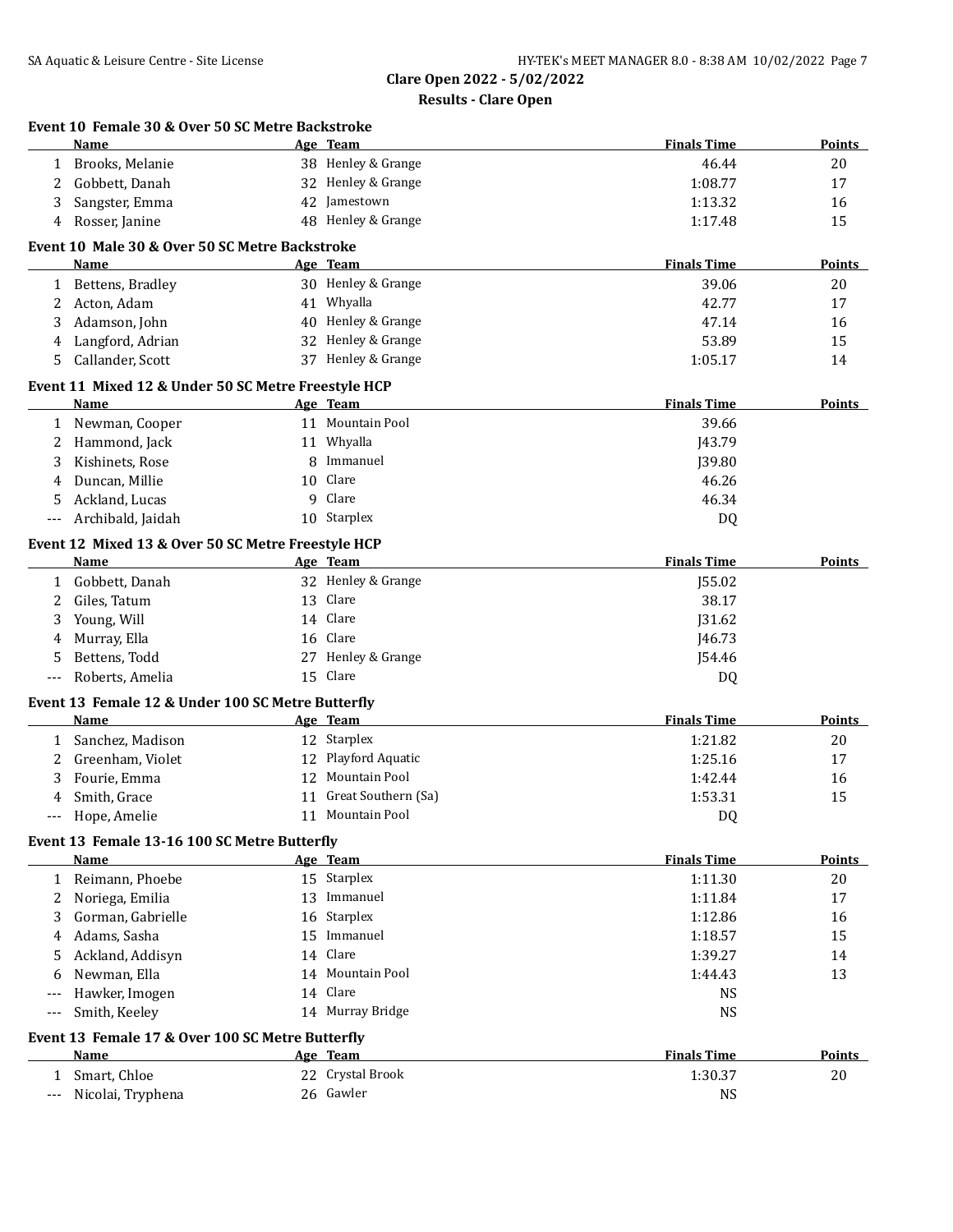### **Results - Clare Open**

## **Event 13 Male 12 & Under 100 SC Metre Butterfly**

|              | <b>Name</b>                                                                                                                                                                                                                                                                                                                                                                                                                   |    | Age Team     | <b>Finals Time</b> | <b>Points</b> |
|--------------|-------------------------------------------------------------------------------------------------------------------------------------------------------------------------------------------------------------------------------------------------------------------------------------------------------------------------------------------------------------------------------------------------------------------------------|----|--------------|--------------------|---------------|
| $\mathbf{1}$ | Henke, Rylan                                                                                                                                                                                                                                                                                                                                                                                                                  | 11 | Onkaparinga  | 1:52.19            | 20            |
|              | Event 13 Male 13-16 100 SC Metre Butterfly                                                                                                                                                                                                                                                                                                                                                                                    |    |              |                    |               |
|              | Name                                                                                                                                                                                                                                                                                                                                                                                                                          |    | Age Team     | <b>Finals Time</b> | <b>Points</b> |
| 1            | Lucas, Lachlan                                                                                                                                                                                                                                                                                                                                                                                                                |    | 15 Clare     | 1:04.45            | 20            |
| 2            | Stubbings, Harrison                                                                                                                                                                                                                                                                                                                                                                                                           |    | 14 Starplex  | 1:07.60            | 17            |
| 3            | Butler, Royce                                                                                                                                                                                                                                                                                                                                                                                                                 |    | 16 Clare     | 1:17.25            | 16            |
|              | Event 14 Mixed 100 SC Metre Medley Relay Medley Relay HCP                                                                                                                                                                                                                                                                                                                                                                     |    |              |                    |               |
|              | <b>Team</b>                                                                                                                                                                                                                                                                                                                                                                                                                   |    | <b>Relay</b> | <b>Finals Time</b> | <b>Points</b> |
| 1            | Starplex                                                                                                                                                                                                                                                                                                                                                                                                                      |    | A            | 1:10.42            |               |
| 2            | Gawler                                                                                                                                                                                                                                                                                                                                                                                                                        |    | B            | 1:32.86            |               |
| 3            | Clare                                                                                                                                                                                                                                                                                                                                                                                                                         |    | G            | J1:39.44           |               |
|              | Henley & Grange                                                                                                                                                                                                                                                                                                                                                                                                               |    | A            | J1:33.54           |               |
| $---$        | Mountain Pool                                                                                                                                                                                                                                                                                                                                                                                                                 |    | C            | DQ                 |               |
| $---$        | Clare                                                                                                                                                                                                                                                                                                                                                                                                                         |    | E            | DQ                 |               |
|              | <b>Mountain Pool</b>                                                                                                                                                                                                                                                                                                                                                                                                          |    | A            | <b>SCR</b>         |               |
| $---$        | Clare                                                                                                                                                                                                                                                                                                                                                                                                                         |    | A            | <b>SCR</b>         |               |
| ---          | Mountain Pool                                                                                                                                                                                                                                                                                                                                                                                                                 |    | B            | <b>SCR</b>         |               |
| ---          | Clare                                                                                                                                                                                                                                                                                                                                                                                                                         |    | F            | <b>SCR</b>         |               |
| $---$        | Clare                                                                                                                                                                                                                                                                                                                                                                                                                         |    | C            | <b>SCR</b>         |               |
|              | Clare                                                                                                                                                                                                                                                                                                                                                                                                                         |    | D            | <b>SCR</b>         |               |
|              | Clare                                                                                                                                                                                                                                                                                                                                                                                                                         |    | B            | <b>SCR</b>         |               |
|              | Gawler                                                                                                                                                                                                                                                                                                                                                                                                                        |    | A            | <b>SCR</b>         |               |
|              | $$ (4 $\blacksquare$ ) (2 $$ ) (3 $\blacksquare$ 4 $\Omega$ $\Omega$ )) (3 $$ $\blacksquare$ $\Omega$ $\Omega$ $\Omega$ )) (4 $$ $\blacksquare$ $\blacksquare$ $\blacksquare$ $\blacksquare$ $\blacksquare$ $\blacksquare$ $\blacksquare$ $\blacksquare$ $\blacksquare$ $\blacksquare$ $\blacksquare$ $\blacksquare$ $\blacksquare$ $\blacksquare$ $\blacksquare$ $\blacksquare$ $\blacksquare$ $\blacksquare$ $\blacksquare$ |    |              |                    |               |

#### **Event 15 Female 10 & Under 50 SC Metre Breaststroke**

|    | Name              | Age Team    | <b>Finals Time</b> | Points |
|----|-------------------|-------------|--------------------|--------|
|    | Archibald, Jaidah | 10 Starplex | 52.02              | 20     |
|    | Sanchez, Isabella | 10 Starplex | 53.49              | 17     |
| 3  | Millington, Alice | 10 Clare    | 56.96              | 16     |
|    | 4 Kishinets, Rose | 8 Immanuel  | 57.82              | 15     |
|    | 5 Duncan, Millie  | 10 Clare    | 1:01.05            | 14     |
| 6  | Lange, Molly      | 10 Clare    | 1:12.32            | 13     |
| 7  | Acton, Elise      | 9 Whyalla   | 1:15.00            | 12     |
| 8  | Chapman, Tess     | 9 Clare     | 1:19.82            | 11     |
| 9  | Ottens, Clara     | 8 Clare     | 1:25.15            | 9      |
| 10 | Mcfarlane, Rubi   | 8 Gawler    | 1:28.73            | 7      |
| 11 | Wehr, Ella        | 9 Clare     | 1:35.12            | 6      |

### **Event 15 Male 10 & Under 50 SC Metre Breaststroke**

|              | Name                                           |    | Age Team    | <b>Finals Time</b> | <b>Points</b> |
|--------------|------------------------------------------------|----|-------------|--------------------|---------------|
| $\mathbf{1}$ | Tucker, Jacob                                  | 9  | Immanuel    | 49.57              | 20            |
|              | Herrmann, Quade                                |    | 10 Gawler   | 52.77              | 17            |
| 3            | Stubbings, Ewan                                |    | 10 Starplex | 55.77              | 16            |
| 4            | Barnes, Edward                                 | 10 | Barossa     | 55.78              | 15            |
| 5.           | Ackland, Lucas                                 |    | 9 Clare     | 1:00.99            | 14            |
| 6            | Swincer, Harry                                 | 9  | Barossa     | 1:01.74            | 13            |
|              | Wright, Xavier                                 |    | 10 Whyalla  | 1:04.70            | 12            |
| 8            | Jacobs, Elias                                  | 8  | Whyalla     | 1:17.40            | 11            |
| 9            | Wilson, Elliot                                 |    | 7 Gawler    | 1:18.66            | 9             |
|              | Event 16 Female 11-12 50 SC Metre Breaststroke |    |             |                    |               |
|              | Name                                           |    | Age Team    | <b>Finals Time</b> | Points        |
|              | Sanchez, Madison                               |    | 12 Starplex | 41.48              | 20            |
|              | 2 Griffiths, Ellie                             | 11 | Gawler      | 43.25              | 17            |

3 Greenham, Violet 12 Playford Aquatic 44.06 16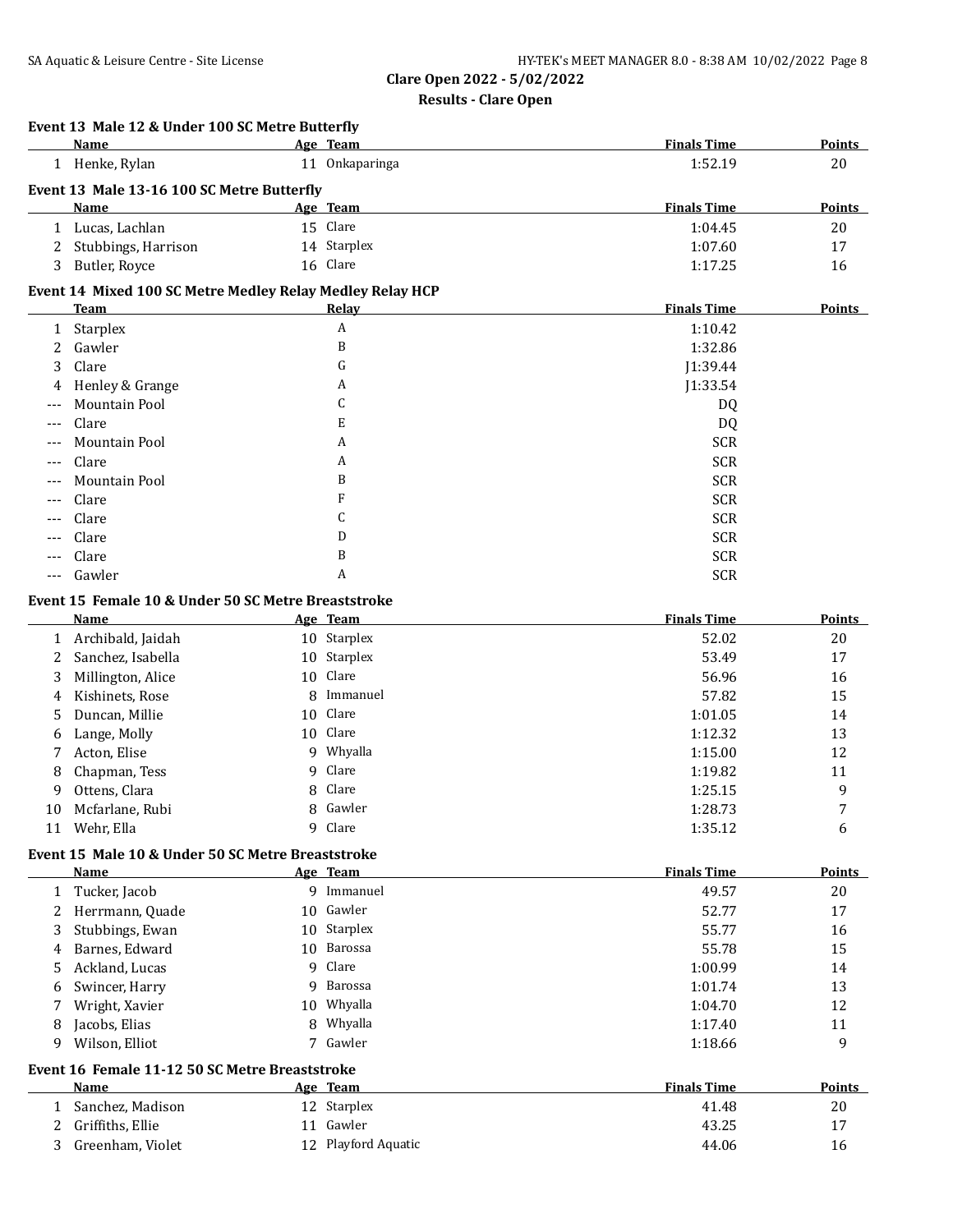### **Results - Clare Open**

### **(Event 16 Female 11-12 50 SC Metre Breaststroke)**

|    | Name               |    | Age Team            | <b>Finals Time</b> | <b>Points</b> |
|----|--------------------|----|---------------------|--------------------|---------------|
| 4  | Marschall, Ruby    | 12 | Gawler              | 47.25              | 15            |
| 5  | Kennewell, Addison |    | 12 Starplex         | 49.00              | 14            |
| 6  | Skeen, Sophie      | 11 | Starplex            | 49.48              | 13            |
|    | Stockman, Sophie   |    | 12 Clare            | 49.55              | 12            |
| 8  | Roberts, Chelsy    | 12 | Kent Town           | 51.96              | 11            |
| 9  | Hannaford, Layla   | 12 | Whyalla             | 53.17              | 9             |
| 10 | Hammond, Elizabeth | 11 | Mountain Pool       | 53.76              | 7             |
| 11 | Coles, Ella        | 11 | Clare               | 54.85              | 6             |
| 12 | Lucas, Skye        | 11 | Gawler              | 55.55              | 5             |
| 13 | Ackland, Macy      | 11 | Clare               | 56.24              | 4             |
| 14 | Newman, Alicia     | 11 | Mountain Pool       | 58.13              | 3             |
| 15 | Smith, Grace       | 11 | Great Southern (Sa) | 1:01.22            | 2             |
| 16 | Smith, Eliza       | 11 | Starplex            | 1:01.48            | 1             |
| 17 | Jacobs, Kerryann   | 11 | Whyalla             | 1:07.81            |               |

### **Event 16 Female 13-14 50 SC Metre Breaststroke**

|    | Name                |    | Age Team               | <b>Finals Time</b> | <b>Points</b> |
|----|---------------------|----|------------------------|--------------------|---------------|
|    | Dowler, Isabella    |    | 13 Starplex            | 40.67              | 20            |
|    | Noriega, Emilia     | 13 | Immanuel               | 41.21              | 17            |
| 3  | Kishinets, Isabella | 13 | Immanuel               | 44.79              | 16            |
|    | 4 Newman, Ella      |    | 14 Mountain Pool       | 45.49              | 15            |
|    | 5 Giles, Tatum      |    | 13 Clare               | 45.70              | 14            |
| 6. | Lucas, Hannah       |    | 14 Gawler              | 50.71              | 13            |
|    | Smith, Isabelle     |    | 13 Great Southern (Sa) | 51.23              | 12            |
| 8  | Murray, Charlotte   |    | 13 Clare               | 57.01              | 11            |
| 9  | Brooks, Tamika      | 13 | Henley & Grange        | 58.64              | 9             |
|    | --- Hawker, Imogen  |    | 14 Clare               | <b>NS</b>          |               |

## **Event 16 Female 15-16 50 SC Metre Breaststroke**

|                     | Name                | Age Team            | <b>Finals Time</b> | <b>Points</b> |
|---------------------|---------------------|---------------------|--------------------|---------------|
|                     | 1 Reimann, Phoebe   | 15 Starplex         | 36.78              | 20            |
|                     | 2 Below, Jade       | 16 Playford Aquatic | 39.59              | 17            |
|                     | 3 Gorman, Gabrielle | 16 Starplex         | 40.73              | 16            |
| 4                   | Adams, Sasha        | 15 Immanuel         | 42.08              | 15            |
|                     | 5 Jaeschke, Lara    | 15 Clare            | 43.44              | 14            |
|                     | 6 Roberts, Amelia   | 15 Clare            | 43.84              | 13            |
|                     | 7 Venning, Abigael  | 16 Clovercrest      | 45.02              | 12            |
|                     | 8 Hammond, Chloe    | 15 Whyalla          | 45.56              | 11            |
| $\qquad \qquad - -$ | Murray, Ella        | 16 Clare            | DQ                 |               |
| $---$               | Herrmann, Jorja     | 16 Gawler           | DQ                 |               |
| $\qquad \qquad - -$ | Young, Macy         | 16 Clare            | NS                 |               |

### **Event 16 Female 17-29 50 SC Metre Breaststroke**

| <b>Name</b>        |    |               | <b>Finals Time</b>                                                                                                                                                                                             | <b>Points</b> |
|--------------------|----|---------------|----------------------------------------------------------------------------------------------------------------------------------------------------------------------------------------------------------------|---------------|
| Lienert, Mackenzie | 17 |               | 40.35                                                                                                                                                                                                          | 20            |
|                    |    |               |                                                                                                                                                                                                                |               |
| Name               |    |               | <b>Finals Time</b>                                                                                                                                                                                             | <b>Points</b> |
| Newman, Cooper     |    |               | 50.99                                                                                                                                                                                                          | 20            |
| Millington, Rupert |    |               | 51.51                                                                                                                                                                                                          | 17            |
| Adcock, Lincoln    |    |               | 53.59                                                                                                                                                                                                          | 16            |
| Swincer, Sam       |    |               | 57.51                                                                                                                                                                                                          | 15            |
| Bennett, Matthew   |    |               | 58.22                                                                                                                                                                                                          | 14            |
| Hammond, Jack      |    |               | 58.59                                                                                                                                                                                                          | 13            |
| Rowland, Harry     |    |               | 1:00.25                                                                                                                                                                                                        | 12            |
| Fromentin, William |    |               | 1:04.08                                                                                                                                                                                                        | 11            |
| Marsh, Samuel      | 11 | Mountain Pool | 1:04.90                                                                                                                                                                                                        | 9             |
|                    |    | 12.           | Age Team<br>Starplex<br>Event 16 Male 11-12 50 SC Metre Breaststroke<br>Age Team<br>11 Mountain Pool<br>12 Clare<br>11 Henley & Grange<br>12 Barossa<br>12 Clare<br>11 Whyalla<br>12 Starplex<br>Mountain Pool |               |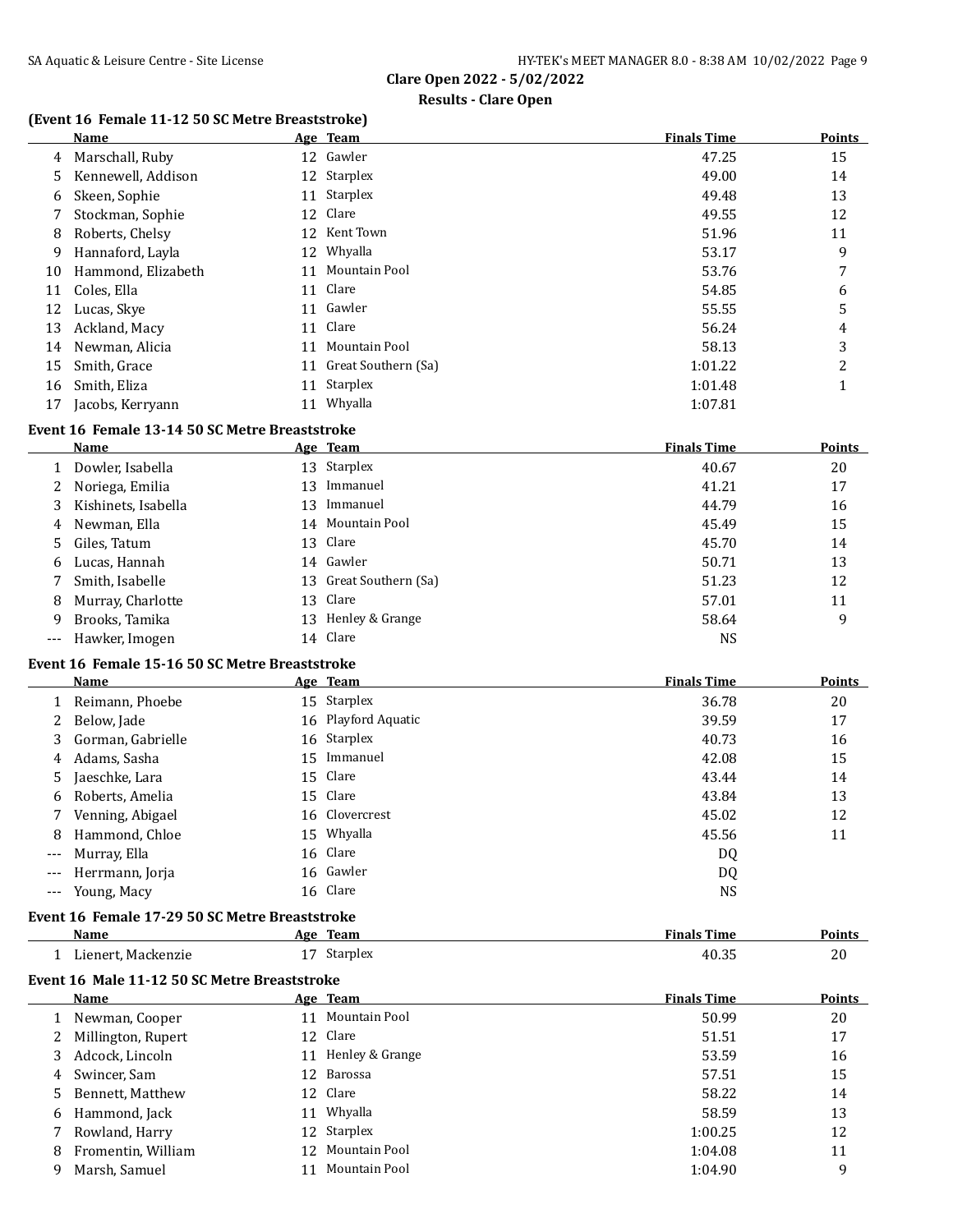|              | Name                                                                                                                                                                                                                                               |    | Age Team                           | <b>Finals Time</b> | Points        |
|--------------|----------------------------------------------------------------------------------------------------------------------------------------------------------------------------------------------------------------------------------------------------|----|------------------------------------|--------------------|---------------|
|              | 1 Collings, Kieran                                                                                                                                                                                                                                 |    | 14 Marion                          | 36.45              | 20            |
| 2            | Smith, Jarrad                                                                                                                                                                                                                                      |    | 14 Starplex                        | 39.47              | 17            |
| 3            | Young, Will                                                                                                                                                                                                                                        |    | 14 Clare                           | 41.88              | 16            |
| 4            | Lucas, Tommy                                                                                                                                                                                                                                       |    | 13 Clare                           | 42.87              | 15            |
| 5            | De Hoogd, Solomon                                                                                                                                                                                                                                  |    | 14 Starplex                        | 44.99              | 14            |
| 6            | Smart, Isaac                                                                                                                                                                                                                                       |    | 14 Crystal Brook                   | 45.00              | 13            |
|              | Event 16 Male 15-16 50 SC Metre Breaststroke                                                                                                                                                                                                       |    |                                    |                    |               |
|              | Name                                                                                                                                                                                                                                               |    | Age Team                           | <b>Finals Time</b> | <b>Points</b> |
|              | 1 Poole, Isaac                                                                                                                                                                                                                                     |    | 15 Starplex                        | 32.60              | 20            |
|              | 2 Lucas, Lachlan                                                                                                                                                                                                                                   |    | 15 Clare                           | 35.97              | 17            |
| 3            | Smart, Max                                                                                                                                                                                                                                         |    | 16 Crystal Brook                   | 39.84              | 16            |
|              | Event 16 Male 17-29 50 SC Metre Breaststroke                                                                                                                                                                                                       |    |                                    |                    |               |
|              | <b>Name</b>                                                                                                                                                                                                                                        |    | Age Team                           | <b>Finals Time</b> | Points        |
|              | 1 Mcfarlane, Ben                                                                                                                                                                                                                                   |    | 17 Gawler                          | 35.04              | 20            |
|              | 2 Weatherley, Joshua                                                                                                                                                                                                                               |    | 21 Clare                           | 36.76              | 17            |
|              |                                                                                                                                                                                                                                                    |    |                                    |                    |               |
|              | Event 17 Female 30 & Over 50 SC Metre Breaststroke<br>Name                                                                                                                                                                                         |    |                                    | <b>Finals Time</b> | Points        |
|              |                                                                                                                                                                                                                                                    |    | Age Team<br>38 Henley & Grange     |                    |               |
|              | 1 Brooks, Melanie                                                                                                                                                                                                                                  |    |                                    | 54.67<br>1:41.51   | 20            |
| 2            | Rosser, Janine                                                                                                                                                                                                                                     |    | 48 Henley & Grange<br>42 Jamestown |                    | 17            |
|              | Sangster, Emma                                                                                                                                                                                                                                     |    |                                    | DQ                 |               |
|              | Event 17 Male 30 & Over 50 SC Metre Breaststroke                                                                                                                                                                                                   |    |                                    |                    |               |
|              | Name                                                                                                                                                                                                                                               |    | Age Team                           | <b>Finals Time</b> | Points        |
|              | 1 Acton, Adam                                                                                                                                                                                                                                      |    | 41 Whyalla                         | 43.28              | 20            |
| 2            | Bettens, Bradley                                                                                                                                                                                                                                   |    | 30 Henley & Grange                 | 50.92              | 17            |
| 3            | Adamson, John                                                                                                                                                                                                                                      |    | 40 Henley & Grange                 | 1:01.19            | 16            |
| 4            | Langford, Adrian                                                                                                                                                                                                                                   |    | 32 Henley & Grange                 | 1:04.39            | 15            |
|              | Event 21 Female 10 & Under 50 SC Metre Butterfly                                                                                                                                                                                                   |    |                                    |                    |               |
|              | Name                                                                                                                                                                                                                                               |    | Age Team                           | <b>Finals Time</b> | <b>Points</b> |
|              | 1 Millington, Alice                                                                                                                                                                                                                                |    | 10 Clare                           | 49.36              | 20            |
| 2            | Kishinets, Rose                                                                                                                                                                                                                                    |    | 8 Immanuel                         | 50.65              | 17            |
| 3            | Sanchez, Isabella                                                                                                                                                                                                                                  |    | 10 Starplex                        | 51.88              | 16            |
|              | Event 21 Male 10 & Under 50 SC Metre Butterfly                                                                                                                                                                                                     |    |                                    |                    |               |
|              | Name <b>Mame Age Team</b> Age Team <b>Age Team</b> Age Team <b>Age Team</b> Age Team <b>Age Team</b> Age Team <b>Age Team</b> Age Team <b>Age Team</b> Age Team <b>Age Team Age Team Age Team Age Team Age Team Age Team Age Team Age Team Age</b> |    |                                    | Finals Time        | <b>Points</b> |
| 1            | Tucker, Jacob                                                                                                                                                                                                                                      |    | 9 Immanuel                         | 42.26              | 20            |
| 2            | Stubbings, Ewan                                                                                                                                                                                                                                    |    | 10 Starplex                        | 42.67              | 17            |
| 3            | Herrmann, Quade                                                                                                                                                                                                                                    |    | 10 Gawler                          | 51.56              | 16            |
| 4            | Barnes, Edward                                                                                                                                                                                                                                     | 10 | Barossa                            | 55.39              | 15            |
| 5            | Ackland, Lucas                                                                                                                                                                                                                                     | 9  | Clare                              | 58.20              | 14            |
|              | Event 22 Female 11-12 50 SC Metre Butterfly                                                                                                                                                                                                        |    |                                    |                    |               |
|              | <b>Name</b>                                                                                                                                                                                                                                        |    | Age Team                           | <b>Finals Time</b> | <b>Points</b> |
| $\mathbf{1}$ | Greenham, Violet                                                                                                                                                                                                                                   |    | 12 Playford Aquatic                | 38.28              | 20            |
| 2            | Roberts, Chelsy                                                                                                                                                                                                                                    |    | 12 Kent Town                       | 40.32              | 17            |
| 3            | Griffiths, Ellie                                                                                                                                                                                                                                   |    | 11 Gawler                          | 41.33              | 16            |
| 4            | Fourie, Emma                                                                                                                                                                                                                                       |    | 12 Mountain Pool                   | 43.75              | 15            |
| 5            | Cadzow, Georgia                                                                                                                                                                                                                                    |    | 11 Jamestown                       | 44.03              | 14            |
| 6            | Stockman, Sophie                                                                                                                                                                                                                                   |    | 12 Clare                           | 44.09              | 13            |
|              | Kennewell, Addison                                                                                                                                                                                                                                 |    | 12 Starplex                        | 44.24              | 12            |
| 8            | Smith, Grace                                                                                                                                                                                                                                       |    | 11 Great Southern (Sa)             | 45.58              | 11            |
| 9            | Skeen, Sophie                                                                                                                                                                                                                                      |    | 11 Starplex                        | 52.49              | 9             |
| 10           | Ackland, Macy                                                                                                                                                                                                                                      |    | 11 Clare                           | 53.10              | 7             |
|              |                                                                                                                                                                                                                                                    |    |                                    |                    |               |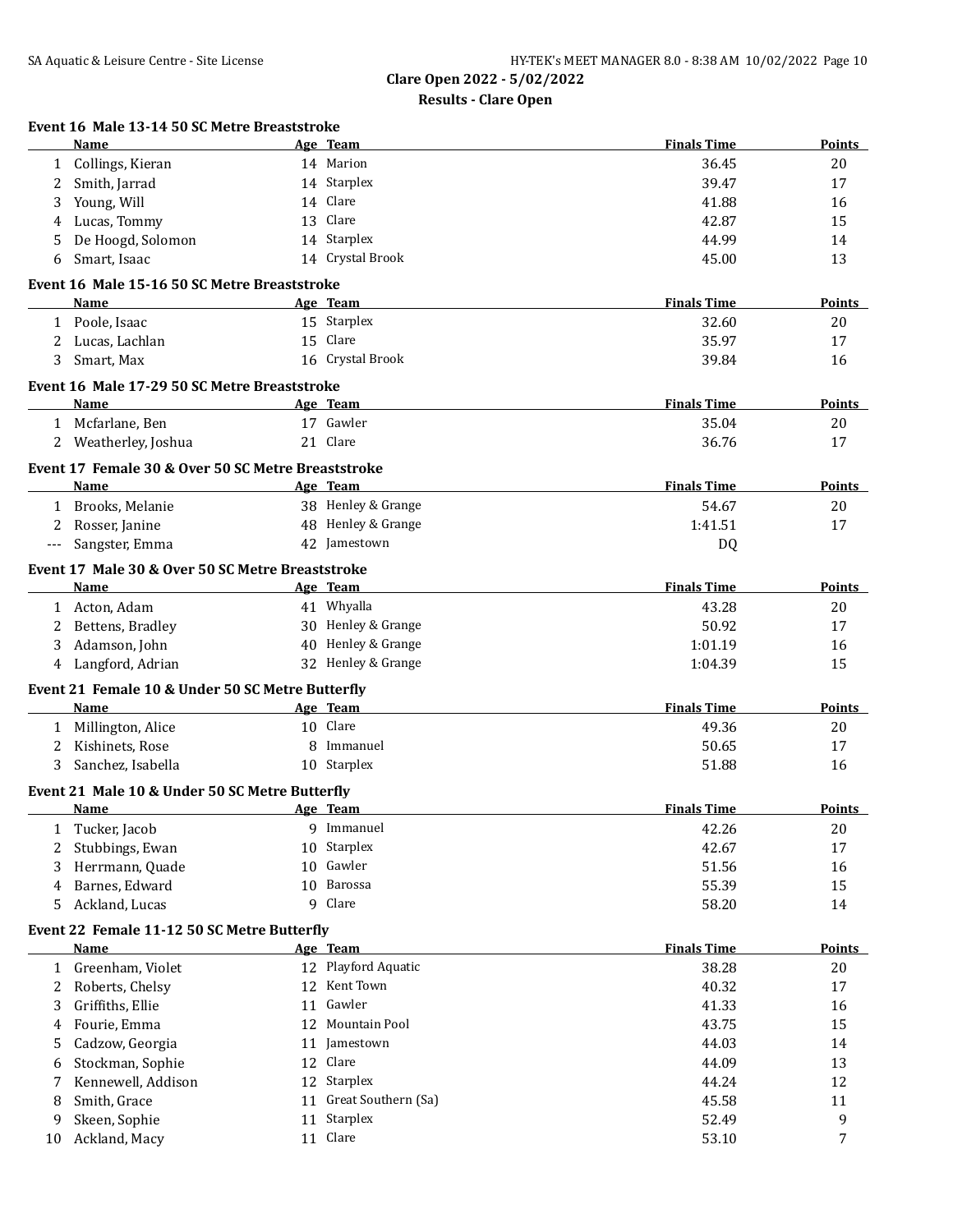|              | (Event 22 Female 11-12 50 SC Metre Butterfly)<br>Name |    | Age Team                               | <b>Finals Time</b> | Points        |
|--------------|-------------------------------------------------------|----|----------------------------------------|--------------------|---------------|
| 11           | Walsh, Emily                                          |    | 11 Mountain Pool                       | 54.98              | 6             |
| 12           | Newman, Alicia                                        |    | 11 Mountain Pool                       | 59.90              | 5             |
|              | Event 22 Female 13-14 50 SC Metre Butterfly           |    |                                        |                    |               |
|              | Name                                                  |    | Age Team                               | <b>Finals Time</b> | <b>Points</b> |
| $\mathbf{1}$ | Noriega, Emilia                                       |    | 13 Immanuel                            | 32.28              | 20            |
| 2            | Hawker, Imogen                                        |    | 14 Clare                               | 35.59              | 17            |
| 3            | Kishinets, Isabella                                   |    | 13 Immanuel                            | 35.87              | 16            |
| 4            | Giles, Dakota                                         | 13 | Clare                                  | 40.98              | 15            |
|              |                                                       |    | 14 Mountain Pool                       | 41.13              | 14            |
| 5            | Newman, Ella                                          |    | 14 Clare                               | 42.36              | 13            |
| 6            | Ackland, Addisyn                                      |    |                                        |                    |               |
| 7            | Brooks, Tamika                                        |    | 13 Henley & Grange<br>14 Murray Bridge | 1:06.24            | 12            |
| $---$        | Smith, Keeley                                         |    |                                        | <b>NS</b>          |               |
|              | Event 22 Female 15-16 50 SC Metre Butterfly           |    |                                        |                    |               |
|              | Name                                                  |    | Age Team                               | <b>Finals Time</b> | Points        |
| $\mathbf{1}$ | Reimann, Phoebe                                       |    | 15 Starplex                            | 30.44              | 20            |
| 2            | Venning, Abigael                                      | 16 | Clovercrest                            | 34.13              | 17            |
| 3            | Adams, Sasha                                          | 15 | Immanuel                               | 34.86              | 16            |
| 4            | Jaeschke, Lara                                        | 15 | Clare                                  | 36.66              | 15            |
| 5            | Chapman, Jade                                         | 15 | Clare                                  | 36.78              | 14            |
|              | Roberts, Amelia                                       | 15 | Clare                                  | 37.91              | 13            |
| 7            | Hammond, Chloe                                        | 15 | Whyalla                                | 40.79              | 12            |
| ---          | Young, Macy                                           | 16 | Clare                                  | <b>NS</b>          |               |
|              | Event 22 Female 17-29 50 SC Metre Butterfly           |    |                                        |                    |               |
|              | Name                                                  |    | Age Team                               | <b>Finals Time</b> | <b>Points</b> |
|              | 1 Smart, Chloe                                        |    | 22 Crystal Brook                       | 37.57              | 20            |
| 2            | Martino, Alicia                                       |    | 24 Henley & Grange                     | 1:15.68            | 17            |
|              |                                                       |    |                                        |                    |               |
|              | Event 22 Male 11-12 50 SC Metre Butterfly             |    |                                        |                    |               |
|              | <b>Name</b>                                           |    | Age Team                               | <b>Finals Time</b> | <b>Points</b> |
| $\mathbf{1}$ | Henke, Rylan                                          |    | 11 Onkaparinga                         | 45.23              | 20            |
| 2            | Newman, Cooper                                        |    | 11 Mountain Pool                       | 54.27              | 17            |
| $---$        | Swincer, Sam                                          |    | 12 Barossa                             | DQ                 |               |
|              | Event 22 Male 13-14 50 SC Metre Butterfly             |    |                                        |                    |               |
|              | Name                                                  |    | Age Team                               | <b>Finals Time</b> | Points        |
| 1            | Stubbings, Harrison                                   |    | 14 Starplex                            | 29.84              | $20\,$        |
| 2            | Collings, Kieran                                      |    | 14 Marion                              | 33.26              | 17            |
| *3           | Lucas, Tommy                                          |    | 13 Clare                               | 35.09              | 15.50         |
| *3           | Smith, Jarrad                                         |    | 14 Starplex                            | 35.09              | 15.50         |
| 5            | Young, Will                                           |    | 14 Clare                               | 36.82              | 14            |
| 6            | Walsh, Beau                                           |    | 13 Mountain Pool                       | 39.68              | 13            |
| 7            | Kouchinsky, Eugene                                    |    | 14 Norwood                             | 41.81              | 12            |
| 8            | Lehmann, Samuel                                       |    | 14 Clare                               | 56.87              | 11            |
|              |                                                       |    |                                        |                    |               |
|              | Event 22 Male 15-16 50 SC Metre Butterfly             |    |                                        |                    |               |
|              | Name                                                  |    | Age Team                               | <b>Finals Time</b> | <b>Points</b> |
|              | 1 Lucas, Lachlan                                      |    | 15 Clare                               | 28.78              | 20            |
| 2            | Poole, Isaac                                          |    | 15 Starplex                            | 30.86              | 17            |
| 3            | Smart, Max                                            | 16 | Crystal Brook                          | 33.19              | 16            |
| 4            | Butler, Royce                                         |    | 16 Clare                               | 33.29              | 15            |
|              | Event 22 Male 17-29 50 SC Metre Butterfly             |    |                                        |                    |               |
|              | <b>Name</b>                                           |    | Age Team                               | <b>Finals Time</b> | <b>Points</b> |
| $\mathbf{1}$ | Mcfarlane, Ben                                        |    | 17 Gawler                              | 30.06              | 20            |
| 2            | Weatherley, Joshua                                    |    | 21 Clare                               | 30.80              | 17            |
|              |                                                       |    |                                        |                    |               |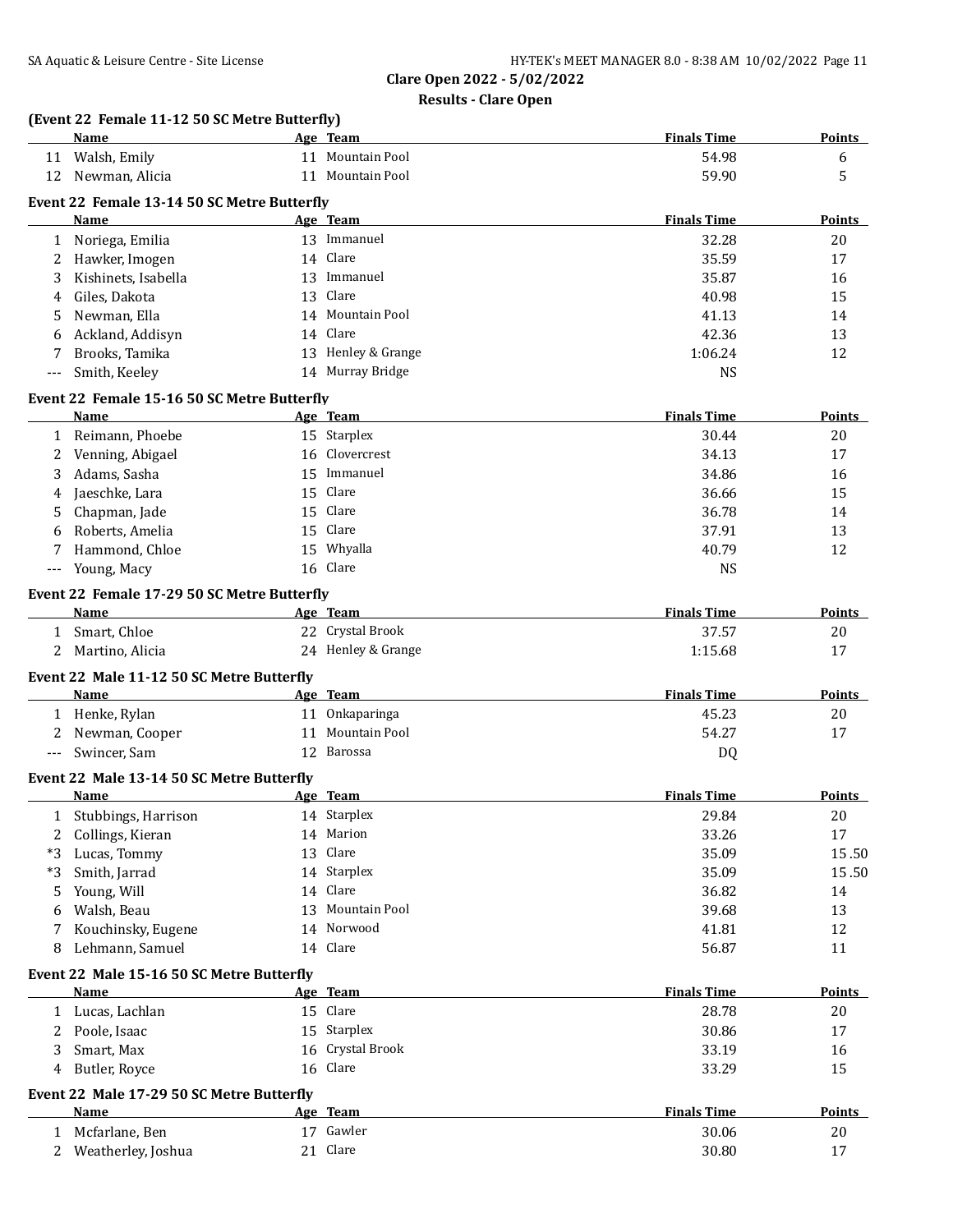|   | Event 23 Female 30 & Over 50 SC Metre Butterfly<br>Name            | Age Team               | <b>Finals Time</b> | Points        |
|---|--------------------------------------------------------------------|------------------------|--------------------|---------------|
| 1 | Brooks, Melanie                                                    | 38 Henley & Grange     | 51.67              | 20            |
|   | 2 Rosser, Janine                                                   | 48 Henley & Grange     | 1:46.70            | 17            |
|   | Event 23 Male 30 & Over 50 SC Metre Butterfly                      |                        |                    |               |
|   | <b>Name</b>                                                        | Age Team               | <b>Finals Time</b> | <b>Points</b> |
|   | 1 Bettens, Bradley                                                 | 30 Henley & Grange     | 37.15              | 20            |
|   | 2 Adamson, John                                                    | 40 Henley & Grange     | 39.83              | 17            |
|   |                                                                    |                        |                    |               |
|   | Event 181 Mixed 12 & Under 50 SC Metre Backstroke HCP BBB          |                        |                    |               |
|   | Name                                                               | Age Team               | <b>Finals Time</b> | Points        |
| 1 | Fromentin, William                                                 | 12 Mountain Pool       | 48.80              |               |
|   | Jacobs, Kerryann                                                   | 11 Whyalla             | DQ                 |               |
|   | Marschall, Grace                                                   | 11 Gawler              | DQ                 |               |
|   | Hope, Amelie                                                       | 11 Mountain Pool       | <b>SCR</b>         |               |
|   | Smith, Grace                                                       | 11 Great Southern (Sa) | <b>SCR</b>         |               |
|   | Rowland, Harry                                                     | 12 Starplex            | <b>SCR</b>         |               |
|   | Event 182 Mixed 12 & Under 50 SC Metre Breaststroke HCP BBB        |                        |                    |               |
|   | Name                                                               | Age Team               | <b>Finals Time</b> | Points        |
|   | 1 Smith, Grace                                                     | 11 Great Southern (Sa) | 59.80              |               |
|   | Rowland, Harry                                                     | 12 Starplex            | DQ                 |               |
|   | Hope, Amelie                                                       | 11 Mountain Pool       | DQ                 |               |
|   | Event 191 Mixed 13 & Over 50 SC Metre Backstroke HCP BBB           |                        |                    |               |
|   | Name                                                               | Age Team               | <b>Finals Time</b> | Points        |
|   | Callander, Scott                                                   | 37 Henley & Grange     | DQ                 |               |
|   | Murray, Ella                                                       | 16 Clare               | DQ                 |               |
|   | Giles, Dakota                                                      | 13 Clare               | <b>SCR</b>         |               |
|   | Newman, Ella                                                       | 14 Mountain Pool       | <b>SCR</b>         |               |
|   | Gobbett, Danah                                                     | 32 Henley & Grange     | <b>SCR</b>         |               |
|   | Giles, Tatum                                                       | 13 Clare               | <b>SCR</b>         |               |
|   |                                                                    |                        |                    |               |
|   | Event 192 Mixed 13 & Over 50 SC Metre Breaststroke HCP BBB<br>Name | Age Team               | <b>Finals Time</b> | <b>Points</b> |
|   | 2 Giles, Tatum                                                     | 13 Clare               | J49.10             |               |
|   |                                                                    |                        |                    |               |
|   | Event 193 Mixed 13 & Over 50 SC Metre Butterfly HCP BBB            |                        |                    |               |
|   | Name                                                               | Age Team               | <b>Finals Time</b> | Points        |
|   | 1 Newman, Ella                                                     | 14 Mountain Pool       | 37.57              |               |
| 3 | Giles, Dakota                                                      | 13 Clare               | J42.24             |               |
|   | Gobbett, Danah                                                     | 32 Henley & Grange     | DQ                 |               |
|   | Event 201 Female 200 SC Metre Backstroke                           |                        |                    |               |
|   | Name                                                               | Age Team               | <b>Finals Time</b> | <b>Points</b> |
|   | 1 Venning, Abigael                                                 | 16 Clovercrest         | 2:52.26            | 20            |
|   | 2 Eades, Alexandra                                                 | 26 Whyalla             | 3:27.63            | 17            |
| 3 | Ackland, Addisyn                                                   | 14 Clare               | 3:27.72            | 16            |
| 4 | Cadzow, Georgia                                                    | 11 Jamestown           | 3:34.74            | 15            |
| 5 | Ackland, Macy                                                      | 11 Clare               | 4:14.48            | 14            |
|   | Gorman, Gabrielle                                                  | 16 Starplex            | DQ                 |               |
|   | Event 202 Female 200 SC Metre Breaststroke                         |                        |                    |               |
|   | Name                                                               | Age Team               | <b>Finals Time</b> | <b>Points</b> |
| 1 | Dowler, Isabella                                                   | 13 Starplex            | 3:04.14            | 20            |
| 2 | Below, Jade                                                        | 16 Playford Aquatic    | 3:05.25            | 17            |
|   |                                                                    | 17 Starplex            | 3:09.91            | 16            |
| 3 | Lienert, Mackenzie                                                 |                        |                    |               |